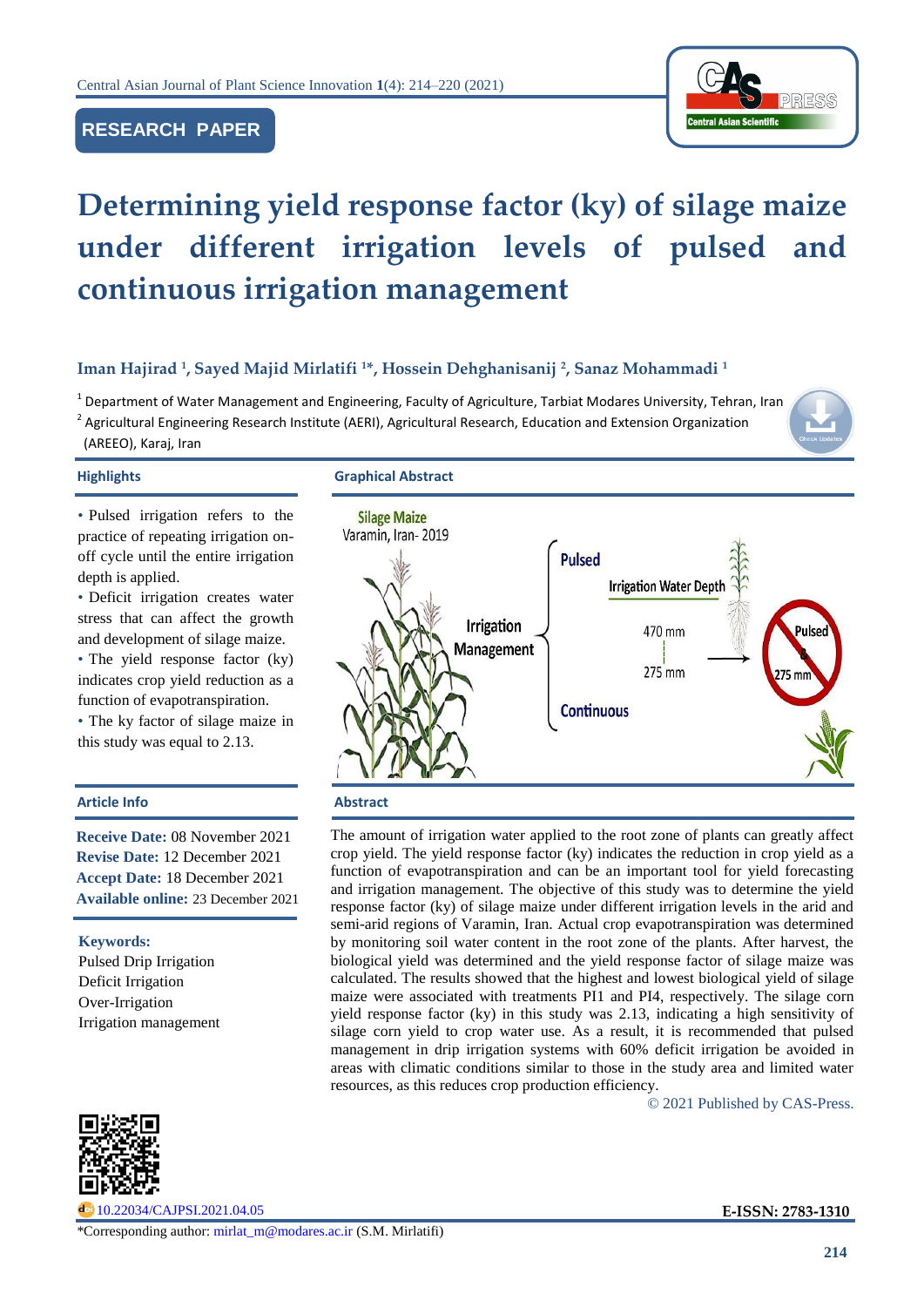# **1. Introduction**

Water is essential for crop growth, and its shortage has a negative effect on crop yield. Therefore, farmers tend to over-irrigate, an approach that hindersthe conservation of scarce water resources. Considering the global expansion of irrigated areas and the limited availability of irrigation water, there is a need to optimize water use efficiency (WUE) by maximizing crop yields under deficit irrigation conditions. When water deficit occurs during a specific period of growth stage, the yield response can vary depending on crop sensitivity to water stress at that specific growth stage. Therefore, the timing of the application of deficit irrigation appropriately is a tool for scheduling irrigation where a limited supply of water is available [\(Moutonnet, 2002\)](#page-6-0). The irrigation scheduling based on deficit irrigation requires careful evaluation to maximize water use efficiency [\(Kirda, 2002\)](#page-6-1). A standard formulation relates four parameters (Ya, Ym, ETa, and ETm) to a fifth: ky, the yield response factor, which relates relative yield decrease to relative evapotranspiration deficit. In other words, when the plant's water needs are not met, the actual crop evapotranspiration becomes less than the potential crop evapotranspiration and the crop is subjected to drought stress, leading to reduced yields. The response coefficient of the crop due to loss of irrigation is obtained at a specific stage of crop growth or the whole vegetative stages of the crop [\(Dixit, 2020\)](#page-6-2). In one of the study, reported the yield response factor (ky) of corn equal to 1.04 based on 2 years data (Dağdelen [et al., 2006\)](#page-5-0). The ky values of silage maize to water deficit for a complete growing season were obtained 1.86 and 1.26 in 2005 and 2006, respectively [\(Kiziloglu et al., 2009\)](#page-6-3). In the other study, stated that the yield response factor (ky) for the silage maize for two growing seasons averaged 1.12 [\(Bouazzama, 2012\)](#page-5-1). Also, in the other research, reported different ky values that were observed in experimental years 2014 and 2015 [\(Ucak et al., 2016\)](#page-6-4). They stated that irrigation treatments have a significant effect on ky values. Yield response factors (ky) for years of 2014 and 2015 were respectively calculated as 0.74 and 1.06. The main objective of this study was to determine Ky of silage maize under different irrigation levels in the arid and semi-arid region of Varamin, Iran.

# **2. Materials and Methods**

This study was conducted to determine the yield response factor (ky) of silage maize during the growing year of 2019 at the Saffari-Salehi livestock complex located in the Varamin (51° 41́42.8" E, 35° 19́51.9˝ N 973 m altitude) region. Some meteorological data at the experimental site are indicated in [Table 1.](#page-1-0) According to [Table](#page-1-0)  [1,](#page-1-0) the growing period of silage maize (July) is hot with the maximum temperatures that exceed 41.9 °C.

| <b>Variable</b>                   | <b>Months</b> |        |           |         |
|-----------------------------------|---------------|--------|-----------|---------|
|                                   | July          | August | September | October |
| Max. temperature $(^{\circ}C)$    | 41.9          | 40.5   | 36.1      | 30.7    |
| Min. temperature $(^{\circ}C)$    | 24.1          | 22.3   | 18        | 13.6    |
| Max. relative humidity (mm/month) | 41.2          | 40     | 49.2      | 59.4    |
| Min. relative humidity (mm/month) | 13.2          | 13.9   | 21.4      | 20.3    |
| Mean. wind velocity               | 2.6           |        |           |         |

<span id="page-1-0"></span>**Table 1.** Some meteorological data at the site of the experiment.

Before the experiment started, soil samples were collected with an auger from soil layers 0-30, 30-60, and 60- 90 cm for analyses. Some physical and chemical properties of the soil were determined [\(Table 2\)](#page-1-1).

<span id="page-1-1"></span>**Table 2.** Some physical properties of the experimental field soil.

| <b>Properties</b>                                                     |          | Soil layer (cm) |       |
|-----------------------------------------------------------------------|----------|-----------------|-------|
|                                                                       | $0 - 30$ | $30 - 60$       | 60-90 |
| Soil Texture                                                          | Loam     | Loam            | Loam  |
| Bulk Density ( $\rho a$ ) ( $gr/cm^3$ )                               | 1.49     | 1.51            | 1.51  |
| Field Capacity $(\theta_{fc}, \%)$ (m <sup>3</sup> /m <sup>3</sup> )  | 36       | 31              | 34    |
| Wilting point $(\theta_{wp}, \%)$ (cm <sup>3</sup> /cm <sup>3</sup> ) | 13.7     | 17.5            | 15.3  |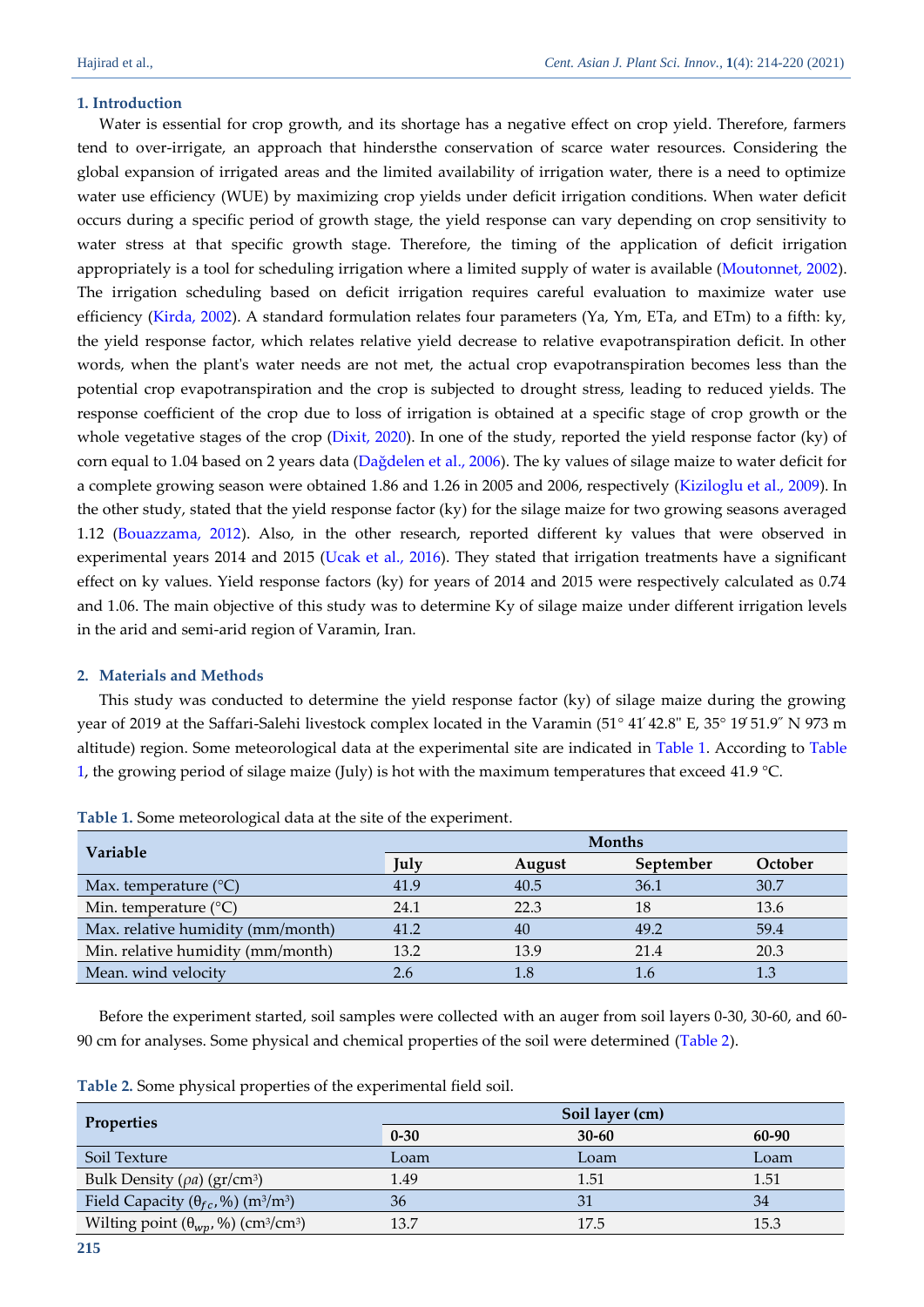The experiment was conducted as a split-plot based on a randomized complete block design replicated three times. The treatments included four irrigation regimes in form of 60 (I4), 80 (I3), 100 (I2), and 120 (I1) percent of the irrigation depth of the full irrigation treatment as the main plots and two pulsed and continuous irrigation management sterategies as subplots. A length of 1 m space was considered between the treatment plots. Each treatment consisted of three two-row cultivation rowss, two rows one at each side of the oplots were considered as margins and the required data were collected from the center row. The length of the planting rows was 20 meters. The irrigation system used was a drip irrigation system equieped with drippers having a flow rate of 0.7 liter per hour and lateral pipes at a spacing of 20 cm. Tape lateral pipes were placed between the two planting rows. To determine the depth of irrigation water, a soil moisture monitoring method was used. Soil moisture was measured using a PR2/6 probe profile device, which was previously calibrated at field. The depth of irrigation water required was calculated based on the data read by the probe profile device before each irrigation event according to the equation (1) [\(Gupta et al., 2019\)](#page-6-5):

$$
SMD = (\theta_{fc} - \theta_i) \times D_{rz} \times f \tag{1}
$$

Where, SMD is soil moisture deficit (mm),  $\theta_{\rm fc}$  and  $\theta_{\rm i}$  are respectively, soil moisture at field capacity and preirrigation moisture (volumetric percentage) and  $D_{rz}$  is crop root development depth (mm) and f is a coefficient for applying different levels of irrigation depth (coefficient f for treatments  $I_1$ ,  $I_2$ ,  $I_3$ , and  $I_4$  was 1.2, 1, 0.8, and 0.6, respectively). In continuous irrigation management strategy, the calculated irrigation water depth was provided to the plant continuously at each irrigation event. In pulse management treatments, the amount of water required for each treatment was provided to the plant in three pulses with equal on and off duration times. In other words, if the irrigation time required for the treatment was three hours, the irrigation depth in the pulse treatments was applied as three one-hour pulses with one hour rest time between the irrigation pulses by closing and opening the irrigation valves. Irrigation of all treatments was done simultaneously. The volume of applied water was measured using calibrated volume meters. The soil water balance relationship (equation 2) was used to calculate the actual evapotranspiration of silage maize during the growing season [\(Allen et al.,](#page-5-2)  [1998\)](#page-5-2).

$$
ET_a = I_{rrg} + P_e + CR - RO - DP \pm \Delta S \tag{2}
$$

Where  $ET_a$  is the actual evapotranspiration (mm),  $I_{rrg}$  is irrigation depth (mm),  $P_e$  is effective rainfall (mm), CR is capillary rise (mm), DP is deep percolation, ∆S is the soil water content variation (mm) and RO is runoff (mm). The capillary rise was considered negligible because the water table was at a depth of 30 m below the soil surface. Due to the good soil permeability and the low drippers flow rate, no surface runoff was observed in the experimental plots during the growing season. Also, according to the data recorded at the nearby weather station, effective rainfall during the growing season was zero. The relationship between relative evapotranspiration reduction (1 –  $ET_a/ET_m$ ) and relative yield reduction (1 – $Y_a/Y_m$ ) was determined using the method given by Doorenbos and Kassam (1979) as follows [\(Doorenbos and Kassam, 1979\)](#page-6-6):

$$
\left(1 - \frac{Y_a}{Y_m}\right) = k_y \left(1 - \frac{ET_a}{ET_m}\right) \quad \text{or} \quad Y_d = k_y \times ET_d \tag{3}
$$

Where Y<sub>a</sub> is actual yield, Y<sub>m</sub> is maximum harvested yield, ET<sub>a</sub> is actual evapotranspiration, ET<sub>m</sub> is maximum evapotranspiration, Y<sub>d</sub> is relative yield reduction, ET<sub>d</sub> is relative evapotranspiration reduction and ky is a crop yield response factor that varies depending on species, variety, irrigation method and management, and growth stage when deficit evapotranspiration is imposed. The crop yield response factor indicates whether the crop is tolerant of water stress. A response factor greater than unity indicates that the expected relative yield decrease for a given evapotranspiration deficit is proportionately greater than the relative decrease in evapotranspiration [\(Kirda et al., 1995\)](#page-6-7) The maximum yield of silage maize under two treatments of pulsed and continuous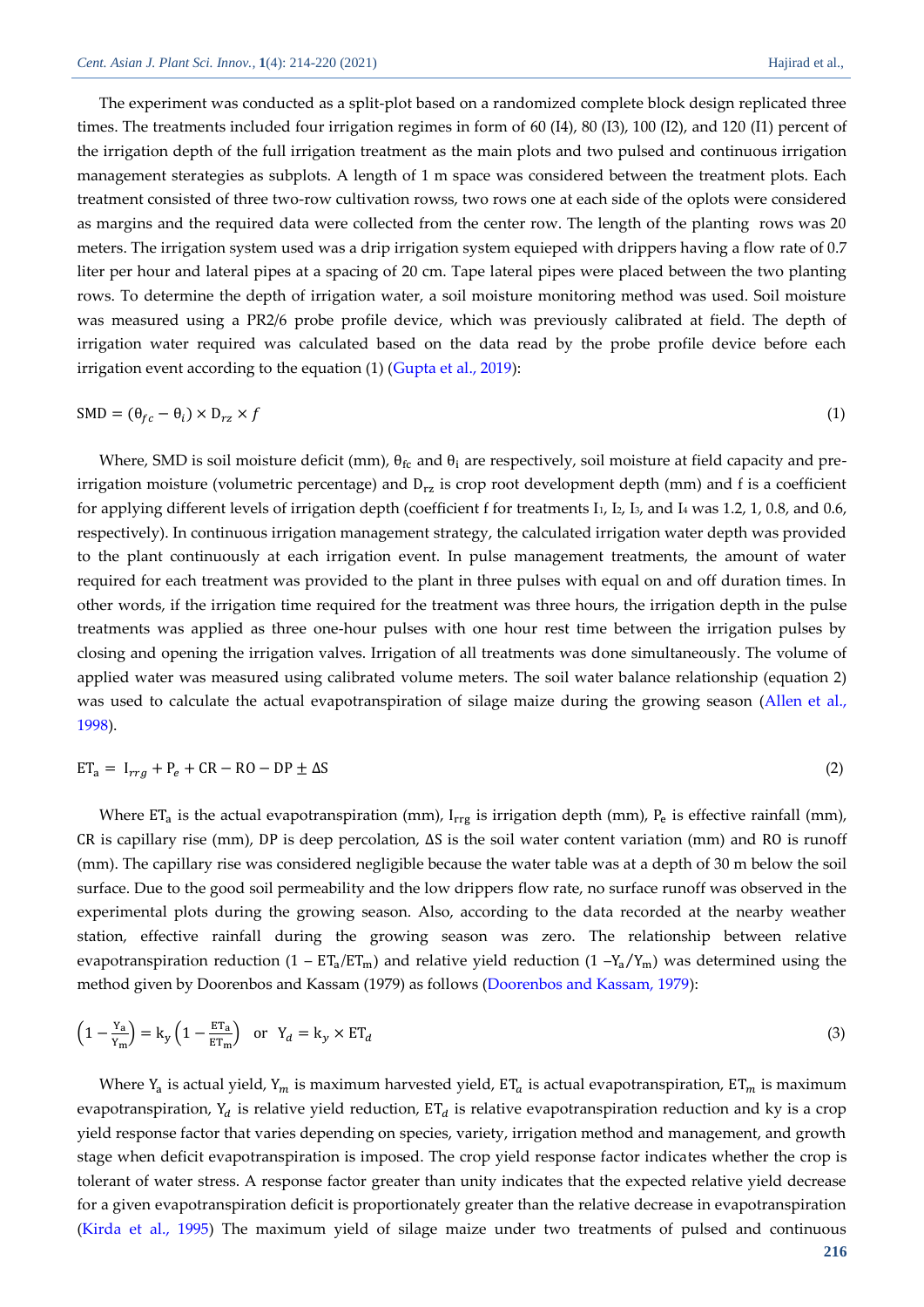irrigation was considered as  $Y_m$  and its corresponding evapotranspiration was also considered as  $ET_m$ . Doorenbos and Kassam (1979) stated that when  $K_y < 1$ , yield loss is less significant than evapotranspiration deficit; when  $K_y > 1$ , yield loss is more significant than evapotranspiration deficit (for maize,  $K_y = 1.25$  for the whole growing period); and when  $K_y = 1$ , yield loss is equal to evapotranspiration deficit (line 1:1). In this study, the relative yield drop and production efficiency in terms of percentage were calculated using equations (4) and (5), respectively [\(Doorenbos and Kassam, 1979\)](#page-6-6).

relative yield reduction = 
$$
k_y ig(1 - \frac{ET_a}{ET_m} \big) \times 100
$$
 (4)  
production efficiency =  $\frac{y_a}{v_m} = [1 - (relative yield reduction)]$  (5)

### **3. Results and Discussion**

[Table 3,](#page-3-0) shows the depths of irrigation water for each one of the treatments under both pulsed and continuous irrigation management. The same amount of irrigation water was applied to both managements.

| <b>Irrigation Management</b> | <b>Treatments</b>         | <b>Irrigation Water Depth (mm)</b> |
|------------------------------|---------------------------|------------------------------------|
| Pulsed (P)                   | $\mathbf{1}$              | 470                                |
|                              | I <sub>2</sub>            | 405                                |
|                              | $\mathbf{I}$ <sub>3</sub> | 340                                |
|                              | $\mathbf{I}$              | 275                                |
| Continuous (C)               | $\mathbf{I}$              | 470                                |
|                              | I <sub>2</sub>            | 405                                |
|                              | I <sub>3</sub>            | 340                                |
|                              | $\mathbf{I}$              | 275                                |

<span id="page-3-0"></span>**Table 3.** Irrigation water depth for different irrigation levels.

[Figs. 1](#page-4-0) And [2,](#page-4-1) show the trend of changes in the biological yield (the weight of the dry matter of the plant shoots) per water consumption and actual evapotranspiration of silage maize under both pulsed and continuous irrigation managements. In continuous irrigation management [\(Fig. 1\)](#page-4-0), with increasing irrigation depth, the highest yield was obtained in over-irrigation treatment (CI1) and the lowest biological yield was related to under-irrigation treatment at 60% level (CI4). In pulse irrigation management, with increasing the depth of irrigation water, the highest and lowest biological yields were obtained from PI1 and PI4 treatments, respectively. Despite the same irrigation depth applied at the PI2 and CI2 treatments, pulse management increased biological yield by 25% compared to continuous irrigation management, which could be due to the better soil moisture distribution within the plant root zone. Pulse irrigation management reduced the performance of PI<sup>4</sup> treatment by 9% compared to CI<sup>4</sup> treatment, which can be explained by the fact that the application of this management intensified the stress in this treatment [\(Sarker et al., 2020\)](#page-6-8).

According to [Fig. 2,](#page-4-1) the highest actual evapotranspiration at different levels of irrigation under both pulsed and continuous irrigation management was related to treatment PI1 and the lowest was related to treatment PI4 With the increase of actual evapotranspiration, biological yield also increased in both irrigation managements, but this increase was greater in pulse management. A linear relationship was observed between the actual evapotranspiration of silage maize and the biological yield under both pulsed and continuous irrigation management. Other researchers have reported a linear relationship between actual evapotranspiration and yield [\(Cakir, 2004;](#page-5-3) [Dağdelen et al., 2006](#page-5-0); Gençoğlan [et al., 1999;](#page-6-9) [Kırnak et al., 2003](#page-6-10); [Payero et al., 2006\)](#page-6-11).

**217** To determine the yield response factor of silage maize, a linear relationship was established between the values of the relative decrease in biological yield versus relative decrease in evapotranspiration with zero Yintercept [\(Fig. 3\)](#page-4-2). The yield response factor for the whole growing season in this study was 2.13. Gencoglan and Yazar (1999), obtained ky values between 1.08 to 1.61 ([Gençoğlan and Yazar, 1999](#page-6-9)); Kipkorir et al., (2002) and Popova et al., (2006), obtained ky values of 1.21 and 1.28, respectively [\(Kipkorir et al., 2002;](#page-6-12) Popova [et al., 2006\)](#page-6-13);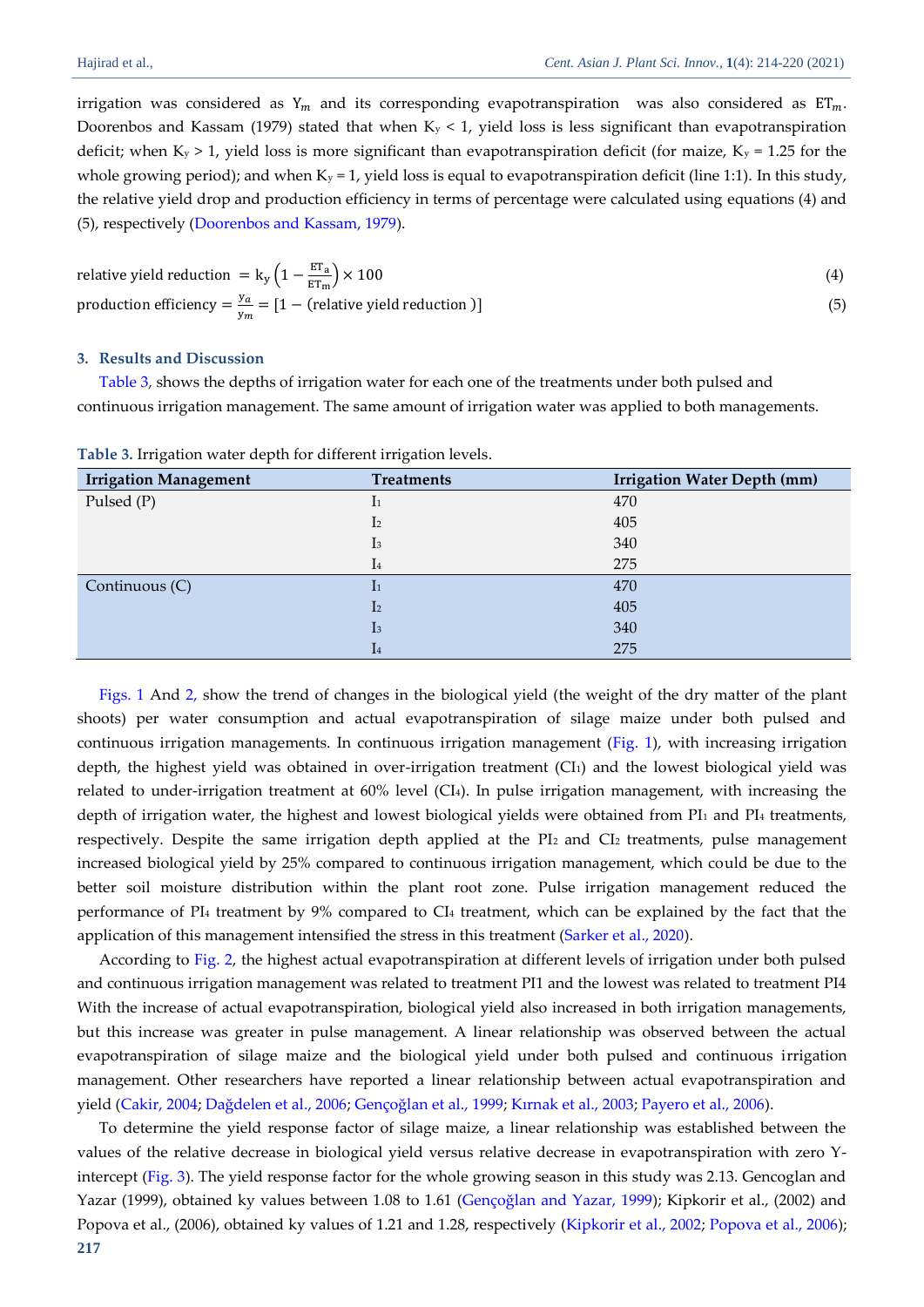Bozkurt et al., (2011), stated that the seasonal yield response factor (ky) was 1.98 [\(Bozkurt et al., 2011\)](#page-5-4); as 1.04 ([Dağdelen et al., 2006](#page-5-0)); as between 0.88-0.93 [\(Öktem, 2006\)](#page-6-14); Bouazzama et al., (2012) and Irmak et al., (2016), found ky values of 1.12 and 1.14, respectively [\(Bouazzama et al., 2012;](#page-5-1) [Irmak et al., 2016\)](#page-6-15); Ertek and Kanber (2001), reported ky value as 0.70 and indicated that a unit water deficit may result in a 0.70 unit reduction in yield [\(Ertek and Kanber, 2001\)](#page-6-16). The present ky values of silage maize obtained in the present study are higher than the values reported by other researchers, which indicates a greater sensitivity of biological yield to water consumed by the crop. Of course, several factors such as cultivar type, planting time, planting density, and climatic conditions that are directly related to crop yield have also played a role in the variability of this factor.



**Figure 1.** The relationship between Biological Yield and IWD.

<span id="page-4-0"></span>

**Figure 2.** The relationship between Biological Yield and ETa.

<span id="page-4-1"></span>

<span id="page-4-2"></span>Figure 3. The relationship between evapotranspiration reduction (ET<sub>d</sub>) and relative yield reduction (Y<sub>d</sub>).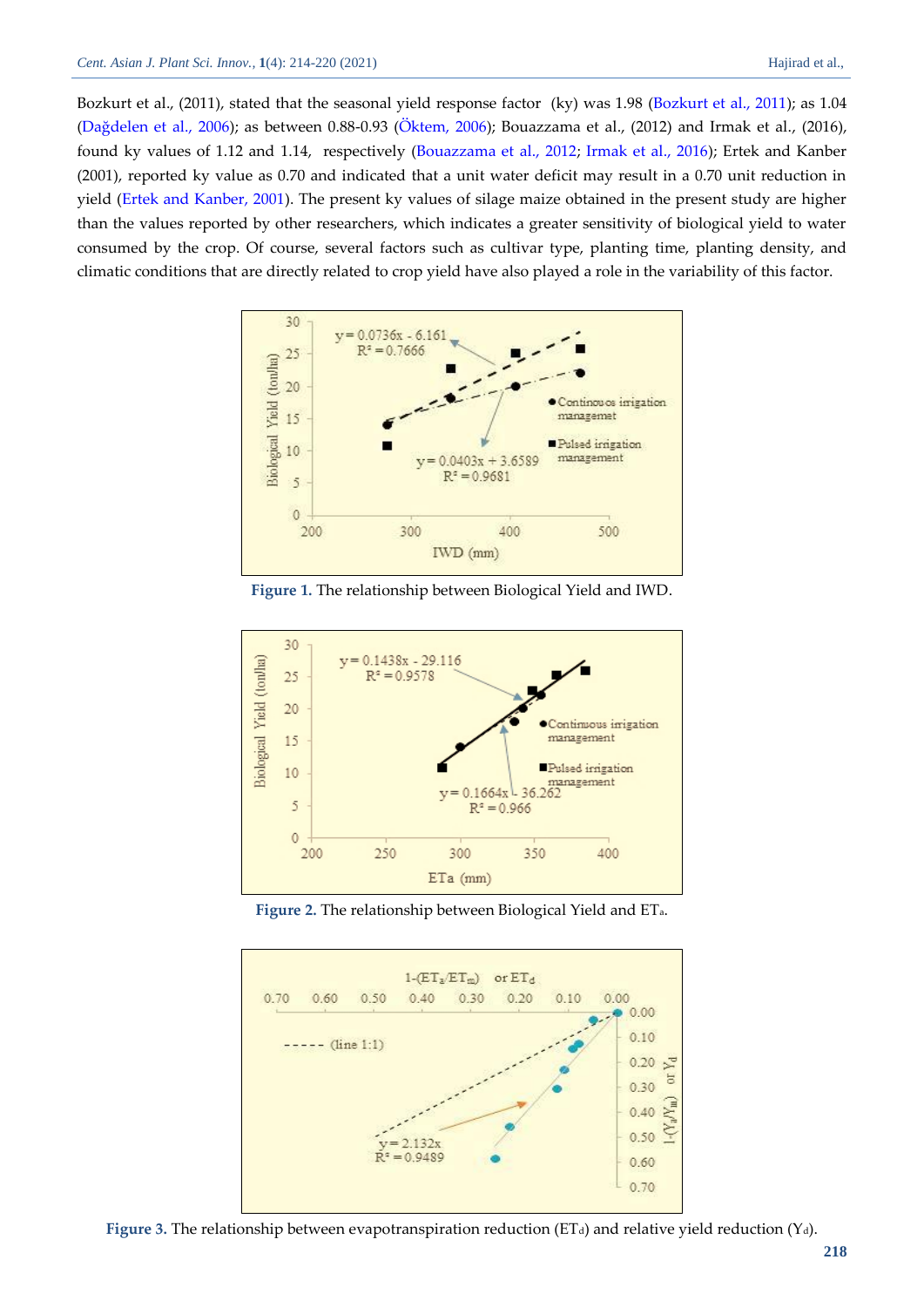The relative yield drop and production efficiency (%) for pulsed and continuous irrigation management are indicated i[n Table 4.](#page-5-5)

| <b>Treatments</b> | ET <sub>a</sub><br><b>TANK</b> |      | $ET_a$<br>$\times 100$<br>$k_v(1)$<br><b>ET</b> | $y_m$ |
|-------------------|--------------------------------|------|-------------------------------------------------|-------|
| PI <sub>1</sub>   | 0                              |      |                                                 | 100   |
| CI <sub>1</sub>   | 0.09                           | 0.14 | 20                                              | 80    |
| PI <sub>2</sub>   | 0.05                           | 0.03 | 11                                              | 89    |
| CI <sub>2</sub>   | 0.11                           | 0.23 | 23                                              | 77    |
| PI <sub>3</sub>   | 0.12                           | 0.12 | 17                                              | 83    |
| CI <sub>3</sub>   | 0.08                           | 0.30 | 26                                              | 74    |
| PI <sub>4</sub>   | 0.25                           | 0.58 | 54                                              | 46    |
| CI <sub>4</sub>   | 0.22                           | 0.46 | 47                                              | 53    |

<span id="page-5-5"></span>**Table 4.** Relative yield drop and production efficiency at different levels of irrigation.

According to [Table 4,](#page-5-5) the highest and lowest production efficiencies were related to and treatments, respectively. On the other hand, the highest and lowest relative drop in performance occurred in treatments and respectively. The reason for the relative decrease in yield in the treatment compared to other treatments can be expressed as follows, considering that in the PI4 deficit irrigation treatment, about 40% less water volume was provided to the crop than the full irrigation treatment (I1), which The installment was given to the crop in three stages (three pulses). Therefore, in the pulse management treatment, one-third of the volume of water calculated for the 60% irrigation shortage treatment is given to the crop in one pulse, which due to its small volume, water is not expected to have penetrated to the depths of the soil, but in The surface layers of the soil are exposed and are more exposed to the phenomenon of evaporation from the soil surface. As a result, the combination of these factors causes less water to be provided to the plant than continuous management, which ultimately intensifies water stress in this treatment and reduces yield.

# **4. Conclusion**

The results showed that the highest and lowest biological yields were obtained under two irrigation managements among different levels of irrigation and treatments. On the other hand, the highest actual evapotranspiration was related to treatment and the lowest was related to treatment. The yield coefficient of forage maize was obtained through a linear relationship between the relative values of biological yield versus the relative decrease of evapotranspiration with a width of zero origins, and its value was calculated to be 2.13 for the whole growth period. This value indicates the high sensitivity of the performance to water consumption. It is also suggested that in areas with similar characteristics of the present study faced with limited water resources, pulse management should not be used with deficit irrigation at the level of 60% because it will reduce production efficiency.

## **References**

<span id="page-5-2"></span>Allen, R.G., Pereira, L.S., Raes, D., Smith, M., 1998. [Crop evapotranspiration-Guidelines for computing crop](https://d1wqtxts1xzle7.cloudfront.net/40878584/Allen_FAO1998-with-cover-page-v2.pdf?Expires=1642167382&Signature=T6pYlP7owtMDSt~om6Vftzj7MjFcNQwdL9Wlldx0Rux91jSpc5H9u~xPoLWKHpabxaYl5FDMm-hUrEkGNZGQs2rI-q-aAF6fi8~qry8Nbv9wdfFbkWYb9YL1m7nsbIMlAS2z~0uJzbsAwyxa7hCVEaSGFEbCFjF7tUOcf2uqB7z~Ls8zSCjrlVxQvI5T2-LdDYqQ4EbuuhFFyDKvGXJ-XoI7stsxHFzsFaAxmoaslxdRsTsEybDWNM6ktYWBf9DSNy5IdZOP0w14ortXI4cUy1-TnrKOTYVis1TH74u9S-gyn0gs63hzoD5TAsam9Su9Wg4buYrBHyiG1C65geISbg__&Key-Pair-Id=APKAJLOHF5GGSLRBV4ZA)  [water requirements-FAO Irrigation and drainage paper 56.](https://d1wqtxts1xzle7.cloudfront.net/40878584/Allen_FAO1998-with-cover-page-v2.pdf?Expires=1642167382&Signature=T6pYlP7owtMDSt~om6Vftzj7MjFcNQwdL9Wlldx0Rux91jSpc5H9u~xPoLWKHpabxaYl5FDMm-hUrEkGNZGQs2rI-q-aAF6fi8~qry8Nbv9wdfFbkWYb9YL1m7nsbIMlAS2z~0uJzbsAwyxa7hCVEaSGFEbCFjF7tUOcf2uqB7z~Ls8zSCjrlVxQvI5T2-LdDYqQ4EbuuhFFyDKvGXJ-XoI7stsxHFzsFaAxmoaslxdRsTsEybDWNM6ktYWBf9DSNy5IdZOP0w14ortXI4cUy1-TnrKOTYVis1TH74u9S-gyn0gs63hzoD5TAsam9Su9Wg4buYrBHyiG1C65geISbg__&Key-Pair-Id=APKAJLOHF5GGSLRBV4ZA) *Fao, Rome,* **300**(9), D05109. <https://doi.org/10.1016/j.eja.2010.12.001>

<span id="page-5-1"></span>Bouazzama, B., 2012. [Effect of water stress on growth, water consumption and yield of silage maize under flood](https://popups.uliege.be/1780-4507/index.php?id=17003&file=1&pid=9137)  [irrigation in a semi-arid climate of Tadla \(Morocco\).](https://popups.uliege.be/1780-4507/index.php?id=17003&file=1&pid=9137) *Biotechnol. Agron. Soc. Environ.,* **16**(4), 468-477.

<span id="page-5-4"></span><span id="page-5-3"></span>Bozkurt, S., Yazar, A., 2011. [Effects of different drip irrigation levels on yield and some agronomic](https://academicjournals.org/journal/AJAR/article-full-text-pdf/BE8BF1837844.pdf)  [characteristics of raised bed planted](https://academicjournals.org/journal/AJAR/article-full-text-pdf/BE8BF1837844.pdf) corn. *Afr. J. Agric. Res.,* **6**(23), 5291-5300[. https://doi.org/10.5897/AJAR11.232](https://doi.org/10.5897/AJAR11.232) Cakir, R., 2004. [Effect of water stress at different development stages on vegetative and reproductive growth of](https://d1wqtxts1xzle7.cloudfront.net/57208382/effct_of_water_stress-with-cover-page-v2.pdf?Expires=1642234470&Signature=Jy2AIP2YXh1b2LptxcloV~KMSwQA5M-sKOj2o3WCOR38f~eE0gGn4vjb6zDTG4fcr1UDmd9awBoP140yLujeWSQ~XsTaRFCB9Op~D6-gCxJ45FItH0NQLjM6ZBMfkJVvXzutPLvwp6GkBWQl2hKilb~C8Z7XGCo~BvsszG6wWmSCGfy4G289FxTkoFR7W-QbsX9aj2UeGKa4M1jJYCqB0VT5761AMPlM38~RHNPamdHnFFR-WuhkCz3wQYtzG3AdLnnIfteMWiFeiuj2uhZDv~n8tQi3tfqvaMrGGouf4ow2nHqn9KDk8hWt6s4aKmGOJ62DV0xy8o5gPNSReQObmw__&Key-Pair-Id=APKAJLOHF5GGSLRBV4ZA)  [corn.](https://d1wqtxts1xzle7.cloudfront.net/57208382/effct_of_water_stress-with-cover-page-v2.pdf?Expires=1642234470&Signature=Jy2AIP2YXh1b2LptxcloV~KMSwQA5M-sKOj2o3WCOR38f~eE0gGn4vjb6zDTG4fcr1UDmd9awBoP140yLujeWSQ~XsTaRFCB9Op~D6-gCxJ45FItH0NQLjM6ZBMfkJVvXzutPLvwp6GkBWQl2hKilb~C8Z7XGCo~BvsszG6wWmSCGfy4G289FxTkoFR7W-QbsX9aj2UeGKa4M1jJYCqB0VT5761AMPlM38~RHNPamdHnFFR-WuhkCz3wQYtzG3AdLnnIfteMWiFeiuj2uhZDv~n8tQi3tfqvaMrGGouf4ow2nHqn9KDk8hWt6s4aKmGOJ62DV0xy8o5gPNSReQObmw__&Key-Pair-Id=APKAJLOHF5GGSLRBV4ZA) *Field Crops Res.,* **89**(1), 1-16.<https://doi.org/10.1016/j.fcr.2004.01.005>

<span id="page-5-0"></span>Dağdelen, N., Yılmaz, E., Sezgin, F., Gürbüz, T., 2006. [Water-yield relation and water use efficiency of cotton](https://freepaper.me/leecher/pdf/10.1016/j.agwat.2005.05.006)  (*Gossypium hirsutum* [L.\) and second crop corn \(](https://freepaper.me/leecher/pdf/10.1016/j.agwat.2005.05.006)*Zea mays* L.) in western Turkey. *Agric. Water Manag.,* **82**(1-2), 63- 85[. https://doi.org/10.1016/j.agwat.2005.05.006](https://doi.org/10.1016/j.agwat.2005.05.006)